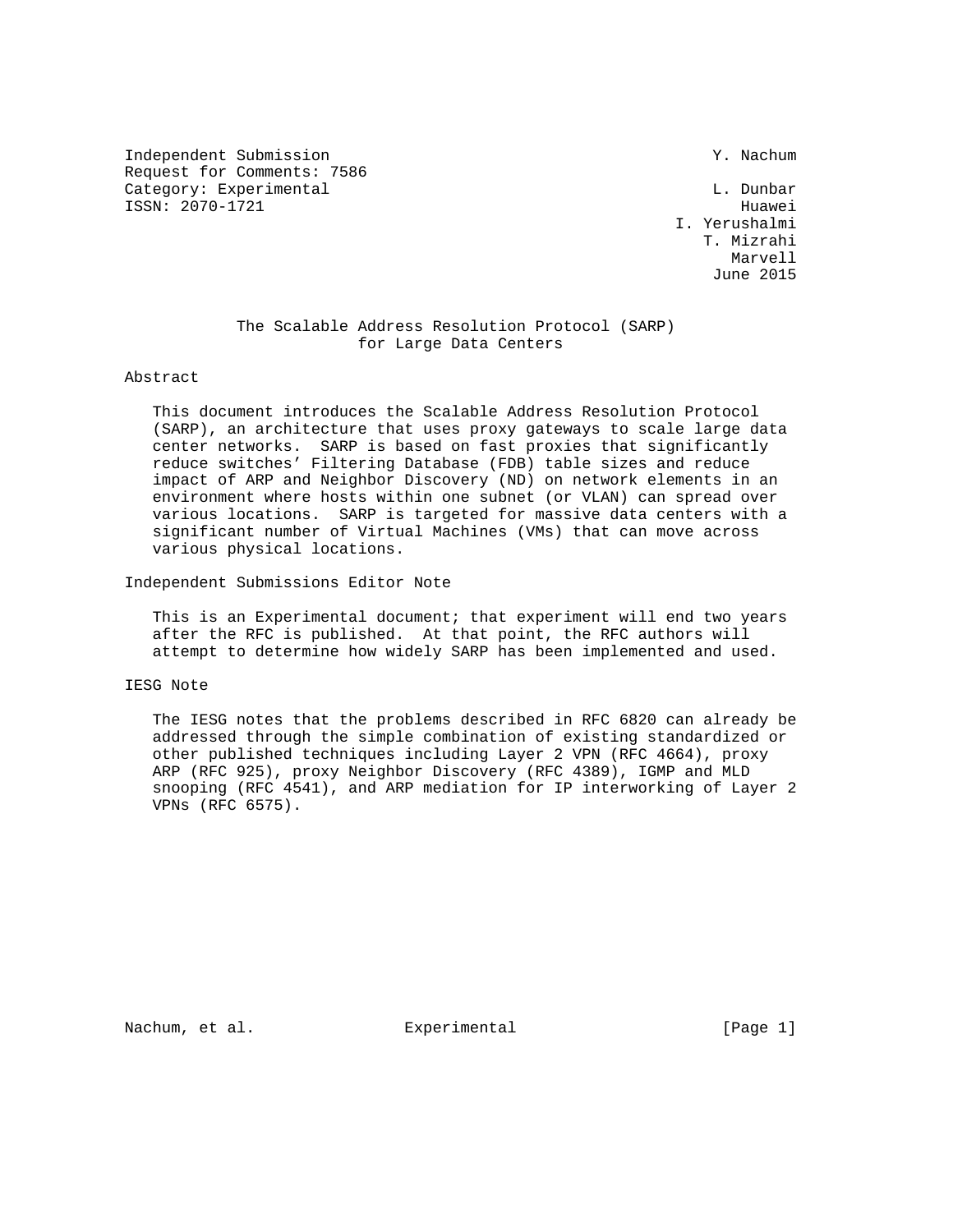Status of This Memo

 This document is not an Internet Standards Track specification; it is published for examination, experimental implementation, and evaluation.

 This document defines an Experimental Protocol for the Internet community. This is a contribution to the RFC Series, independently of any other RFC stream. The RFC Editor has chosen to publish this document at its discretion and makes no statement about its value for implementation or deployment. Documents approved for publication by the RFC Editor are not a candidate for any level of Internet Standard; see Section 2 of RFC 5741.

 Information about the current status of this document, any errata, and how to provide feedback on it may be obtained at http://www.rfc-editor.org/info/rfc7586.

Copyright Notice

 Copyright (c) 2015 IETF Trust and the persons identified as the document authors. All rights reserved.

 This document is subject to BCP 78 and the IETF Trust's Legal Provisions Relating to IETF Documents (http://trustee.ietf.org/license-info) in effect on the date of publication of this document. Please review these documents carefully, as they describe your rights and restrictions with respect to this document.

Nachum, et al. Experimental [Page 2]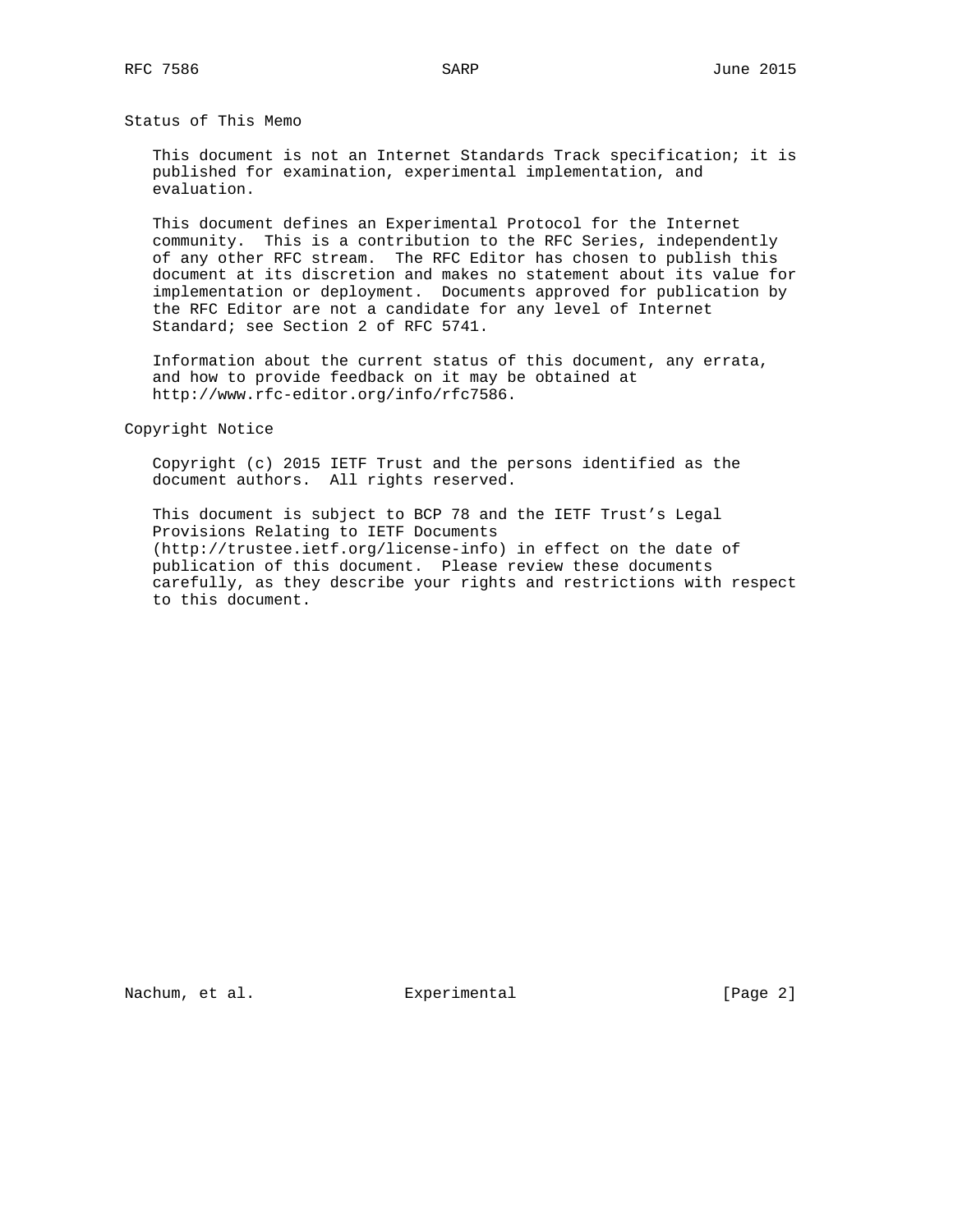| Table of Contents |  |
|-------------------|--|
|                   |  |

| 2. Terms and Abbreviations Used in This Document 10 |
|-----------------------------------------------------|
|                                                     |
|                                                     |
| $3.1.1.$ ARP/NS Request for a Local VM 11           |
| $3.1.2$ . ARP/NS Request for a Remote VM 12         |
| 3.1.3. Gratuitous ARP and Unsolicited Neighbor      |
| Advertisement (UNA) 13                              |
| 3.2. Data Plane: Packet Transmission 13             |
|                                                     |
| 3.2.2. Packet Transmission between Sites 13         |
|                                                     |
| 3.3.1. VM Local Migration 14                        |
| 3.3.2. VM Migration from One Site to Another 14     |
| 3.3.2.1. Impact on IP-to-MAC Mapping Cache          |
| Table of Migrated VMs 16                            |
|                                                     |
|                                                     |
| 3.6. High Availability and Load Balancing 17        |
| 3.7. SARP Interaction with Overlay Networks 18      |
|                                                     |
|                                                     |
|                                                     |
|                                                     |
|                                                     |
|                                                     |

#### 1. Introduction

 This document describes a proxy gateway technique, called the Scalable Address Resolution Protocol (SARP), which reduces switches' Filtering Database (FDB) size and ARP/Neighbor Discovery impact on network elements in an environment where hosts within one subnet (or VLAN) can spread over various access domains in data centers.

 The main idea of SARP is to represent all VMs (or hosts) under each access domain by the MAC address of their corresponding access node (or aggregation node). For example (Figure 1), when host A in the west site needs to communicate with host B, which is on the same VLAN but connected to a different access domain (east site), SARP requires host A to use the MAC address of SARP proxy 2, rather than the address of host B. By doing so, switches in each domain do not need

Nachum, et al. Experimental [Page 3]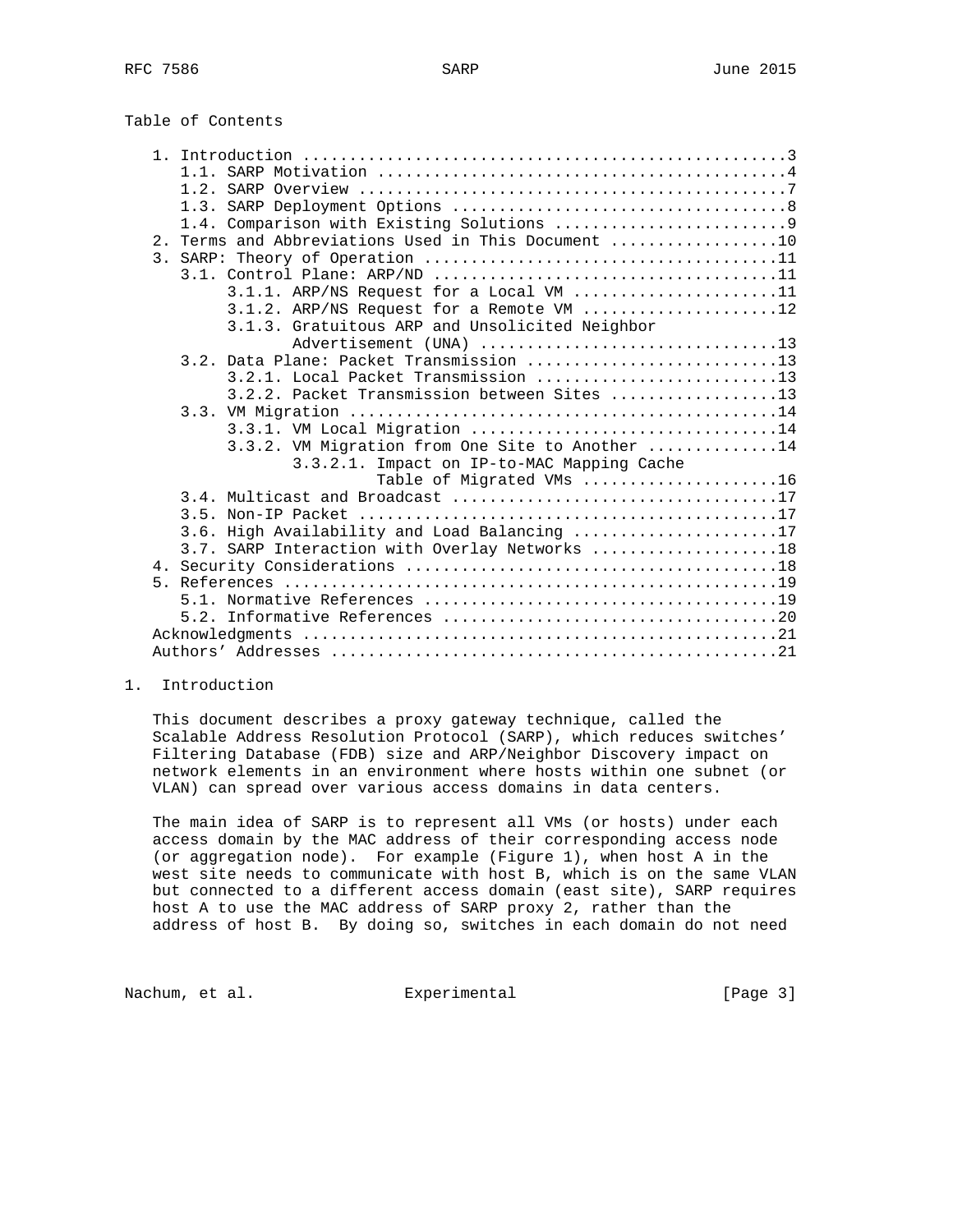to maintain a list of MAC addresses for all the VMs (hosts) in different access domains; every switch only needs to be familiar with MAC addresses that reside in the current domain, and addresses of remote SARP proxy gateways. Therefore, the switches' FDB size is limited regardless of the number of access domains.



Figure 1: A Brief Overview of SARP

#### 1.1. SARP Motivation

 [RFC6820] discusses the impacts and scaling issues that arise in data center networks when subnets span across multiple Layer 2 / Layer 3 (L2/L3) boundary routers.

 Unfortunately, when the combined number of VMs (or hosts) in all those subnets is large, it can lead to an explosion of the size of the switches' MAC address table and a heavy impact on network elements.

 There are four major issues associated with subnets spanning across multiple L2/L3 boundary router ports:

 1) Explosion of the size of the intermediate switches' MAC address table (FDB).

 When hosts in a VLAN (or subnet) span across multiple access domains and each access domain has hosts belonging to different VLANs, each access switch has to enable multiple VLANs. Thus, those access switches are exposed to all MAC addresses across all VLANs.

 For example, for an access switch with 40 attached physical servers, where each server has 100 VMs, the access switch has 4,000 attached MAC addresses. If hosts/VMs can indeed be moved anywhere, the worst case for the Access Switch is when all those 4,000 VMs belong to different VLANs, i.e., the access switch has 4000 VLANs enabled. If each VLAN has 200 hosts, this access switch's MAC address table potentially has 200 \* 4,000 = 800,000 entries.

Nachum, et al. Experimental [Page 4]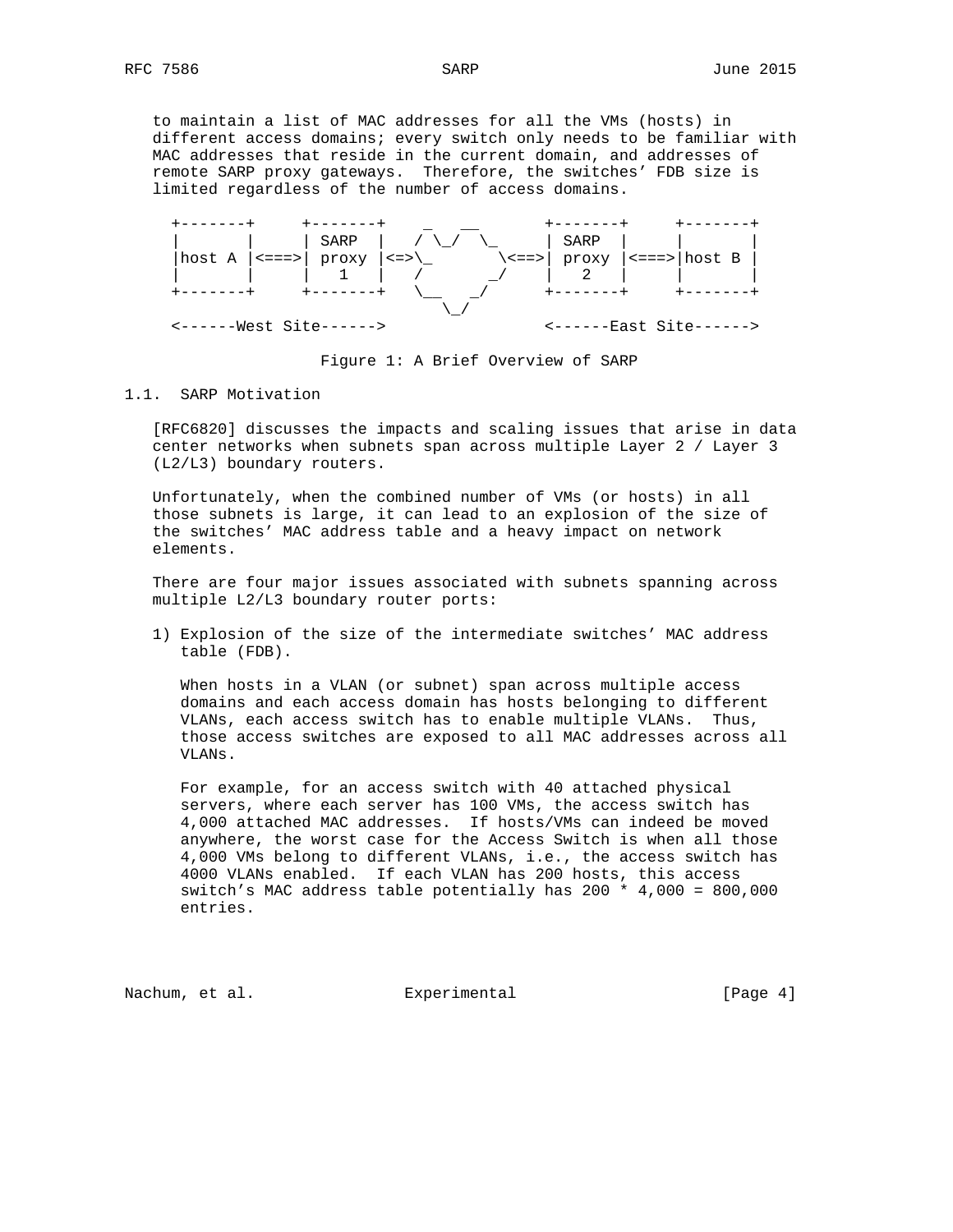It is important to note that the example above is relevant regardless of whether IPv4 or IPv6 is used.

 The example illustrates a scenario that is worse than what today's L2/L3 gateway has to face. In today's environment, where each subnet is limited to a few access switches, the number of MAC addresses the gateway has to learn is of a significantly smaller scale.

2) ARP/ND processing load impact on the L2/L3 boundary routers.

 All VMs periodically send NDs to their corresponding gateway nodes to get gateway nodes' MAC addresses. When the combined number of VMs across all the VLANs is large, processing the responses to the ND requests from those VMs can easily exhaust the gateway's CPU utilization.

 An L2/L3 boundary router could be hit with ARP/ND twice when the originating and destination stations are in different subnets attached to the same router and when those hosts do not communicate with external peers very frequently. The first hit is when the originating station in subnet 1 initiates an ARP/ND request to the L2/L3 boundary router. The second hit is when the L2/L3 boundary router initiates an ARP/ND request to the target in subnet 2 if the target is not in the router's ARP/ND cache.

 3) In IPv4, every end station in a subnet receives ARP broadcast messages from all other end stations in the subnet. IPv6 ND has eliminated this issue by using multicast.

 However, most devices support a limited number of multicast addresses, due to the scaling of multicast filtering. Once the number of multicast addresses exceeds the multicast filter limit, the multicast addresses have to be processed by the devices' CPUs (i.e., the slow path).

 It is less of an issue in data centers without VM mobility, since each port is only dedicated to one (or a small number of) VLANs. Thus, the number of multicast addresses hitting each port is significantly lower.

 4) The ARP/ND messages are flooded to many physical link segments that can reduce the bandwidth utilization for user traffic.

 ARP/ND flooding is, in most cases, an insignificant issue in today's data center networks, as the majority of data center servers are shifting towards 1G or 10G Ethernet ports. The bandwidth used by ARP/ND, even when flooded to all physical links,

Nachum, et al. experimental experimental [Page 5]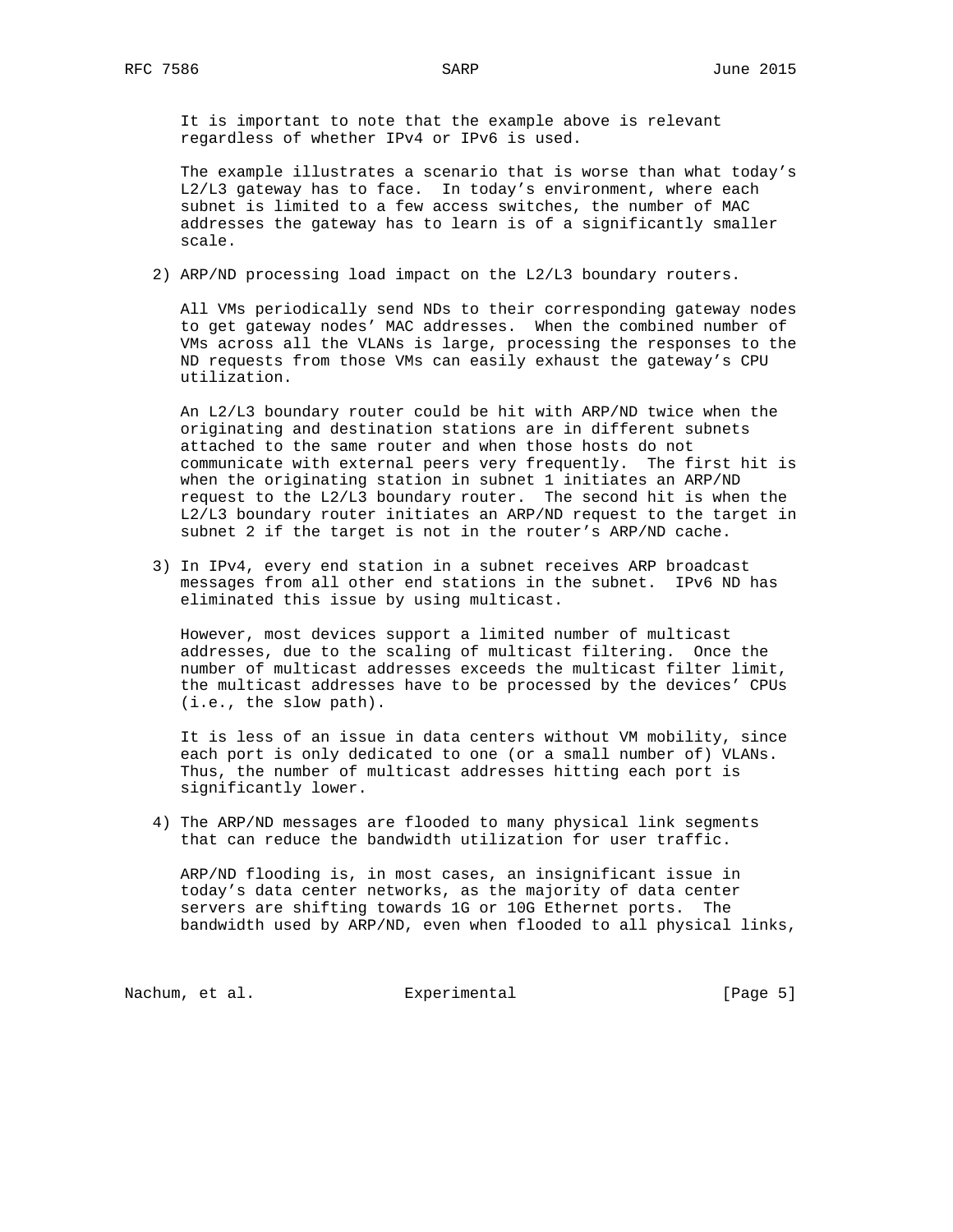becomes negligible compared to the link bandwidth. Furthermore, IGMP and Multicast Listener Discovery (MLD) snooping [RFC4541] can further reduce the ND multicast traffic to some physical link segments.

 Statistics gathered by Merit Network [ARMDStats] have shown that the major impact of a large number of VMs in data centers is on the L2/L3 boundary routers, i.e., issue 2 above. An L2/L3 boundary router could be hit with ARP/ND twice when 1) the originating and destination stations are in different subnets attached to the same router, and 2) those hosts do not communicate with external peers often enough.

 Overlay approaches, e.g., [RFC7364], can hide addresses of hosts (VMs) in the core, but they do not prevent the MAC address table explosion problem (issue 1) unless the Network Virtualization Edge (NVE) is on a server.

 The scaling practices documented in [RFC7342] can only reduce some ARP impact on L2/L3 boundary routers in some scenarios, but not all.

 In order to protect router CPUs from being overburdened by target resolution requests, some routers rate-limit the target MAC resolution requests to the router's CPU. When the rate limit is exceeded, the incoming data frames are dropped. In traditional data centers, this issue is less significant, since the number of hosts attached to one L2/L3 boundary router is limited by the number of physical ports of the switches/routers. When servers are virtualized to support 30+ VMs, the number of hosts under one router can grow by a factor of 30+. Furthermore, in traditional data center networks, each subnet is neatly bound to a limited number of server racks, i.e., switches only need to be familiar with MAC addresses of hosts that reside in this small number of subnets. In contemporary data center networks, as subnets are spread across many server racks, switches are exposed to VLAN/MAC addresses of many subnets, greatly increasing the size of switches' FDB tables.

 The solution proposed in this document can eliminate or reduce the likelihood of inter-subnet data frames being dropped and reduce the number of host MAC addresses that intermediate switches are exposed to, thus reducing switches' FDB table sizes.

Nachum, et al. Experimental [Page 6]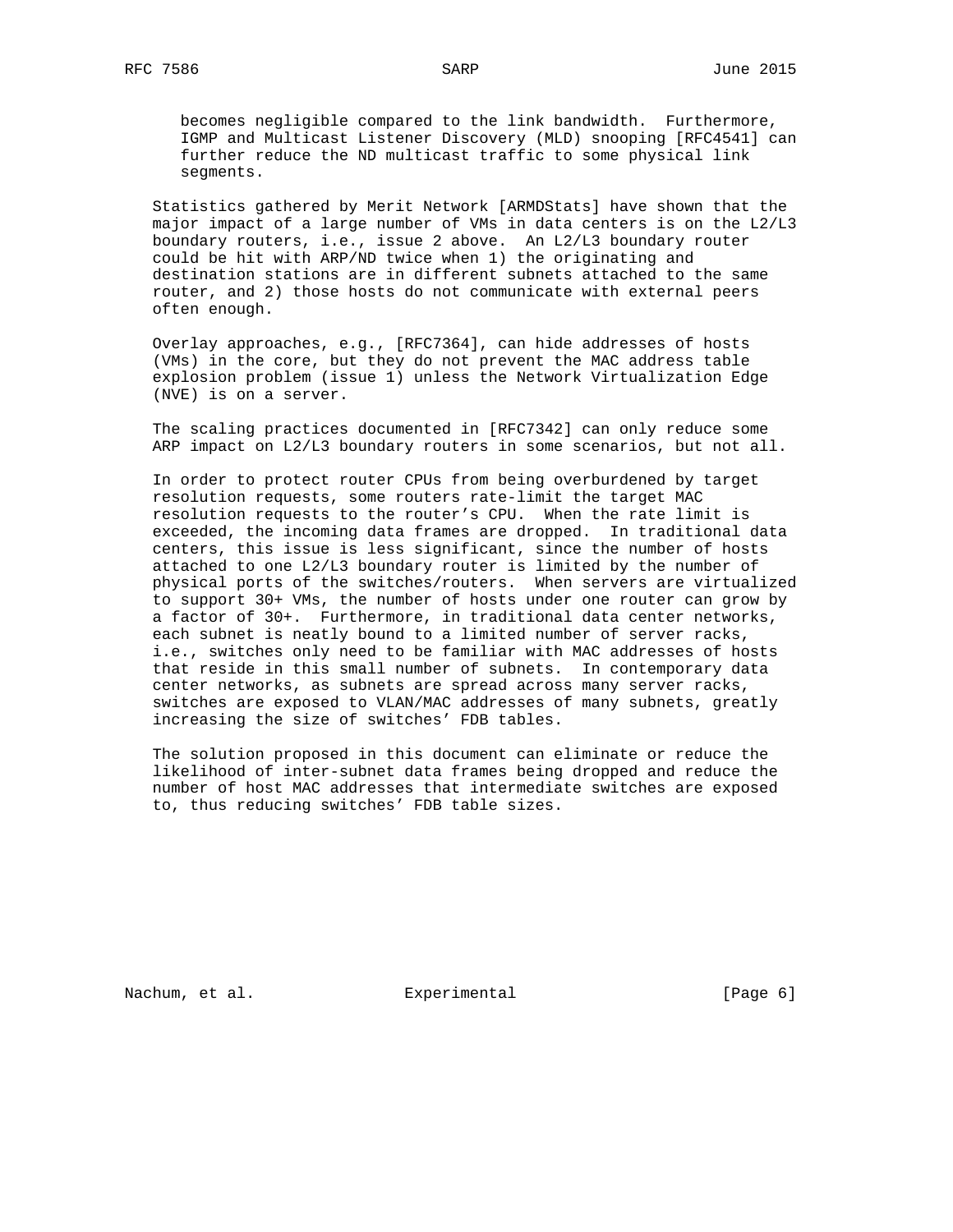# 1.2. SARP Overview

 The SARP approach uses proxy gateways to address the problems discussed above.

 Note: The guidelines to proxy developers [RFC4389] have been carefully considered for SARP. Section 3.3 discusses how SARP works when VMs are moved from one segment to another.

 In order to enable VMs to be moved across servers while ensuring their MAC/IP addresses remain unchanged, the Layer 2 network (e.g., VLAN) that interconnects those VMs may spread across different server racks, different rows of server racks, or even different data center sites.

 A multisite data center network is comprised of two main building blocks: an interconnecting segment and an access segment. While the access network is, in most cases, a Layer 2 network, the interconnecting segment is not necessarily a Layer 2 network.

 The SARP proxies are located at the boundaries where the access segment connects to its interconnecting segment. The boundary node can be a hypervisor virtual switch, a top-of-rack switch, an aggregation switch (or end-of-row switch), or a data center core switch. Figure 2 depicts an example of two remote data centers that are managed as a single, flat Layer 2 domain. SARP proxies are implemented at the edge devices connecting the data center to the transport network. SARP significantly reduces the ARP/ND transmissions over the interconnecting network.

Nachum, et al. Experimental [Page 7]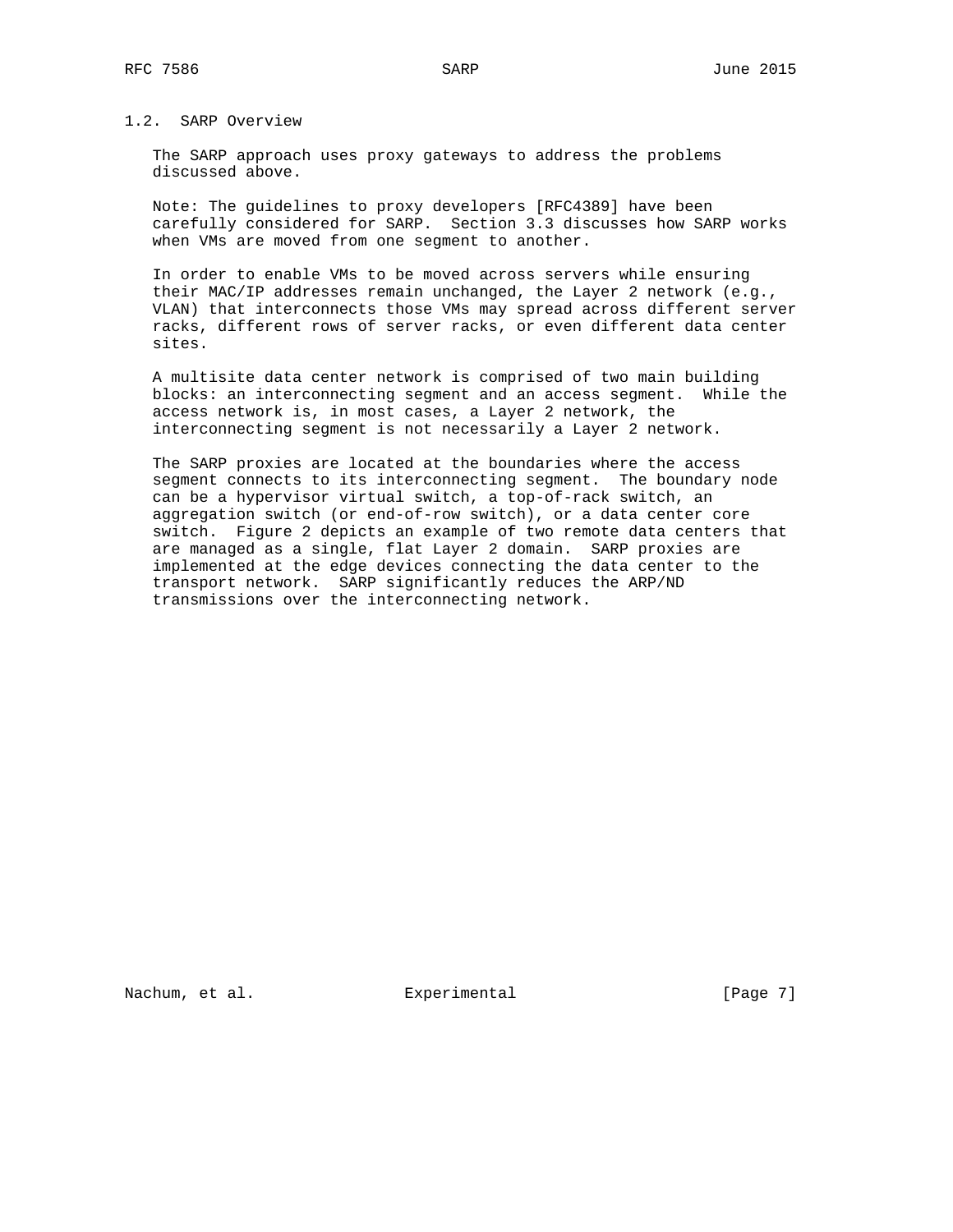

Figure 2: SARP: Network Architecture Example

## 1.3. SARP Deployment Options

 SARP deployment is tightly coupled with the data center architecture. SARP proxies are located at the point where the Layer 2 infrastructure connects to its Layer 2 cloud using overlay networks. SARP proxies can be located at the data center edge (as Figure 2 depicts), data center core, or data center aggregation (denoted by "Agg" in the figure). SARP can also be implemented by the hypervisor (as Figure 3 depicts).

 To simplify the description, we will focus on data centers that are managed as a single, flat Layer 2 network, where SARP proxies are located at the boundary where the data center connects to the transport network (as Figure 2 depicts).

Nachum, et al. Subsection Experimental Contract (Page 8)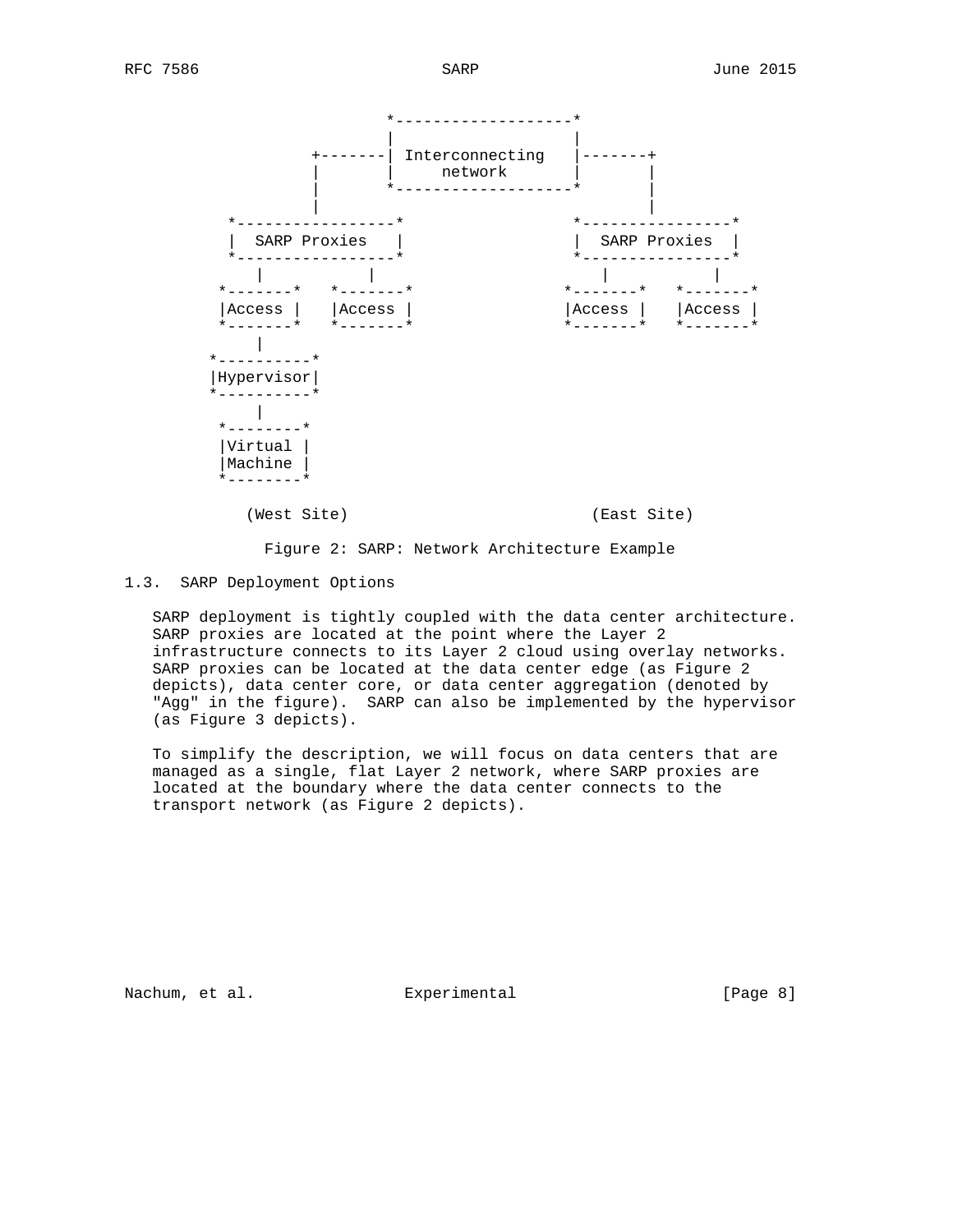

### Figure 3: SARP Deployment Options

#### 1.4. Comparison with Existing Solutions

 The IETF has developed several mechanisms to address issues associated with Layer 2 networks over multiple geographic locations, for example, Layer 2 VPN [RFC4664], proxy ARP [RFC925] [ProxyARP], proxy Neighbor Discovery [RFC4389], IGMP and MLD snooping [RFC4541], and ARP mediation for IP interworking of Layer 2 VPNs [RFC6575].

 However, all those solutions work well when hosts within one subnet are placed together under one access domain, so that the intermediate switches in each access domain are only exposed to host addresses from a limited number of subnets. SARP is to provide a solution when hosts within one subnet are spread across multiple access domains, and each access domain has hosts from many subnets. Under this environment, the intermediate switches in each access domain are exposed to combined hosts of all the subnets that are enabled by the access domain.

Nachum, et al. Subsection Experimental Contract (Page 9)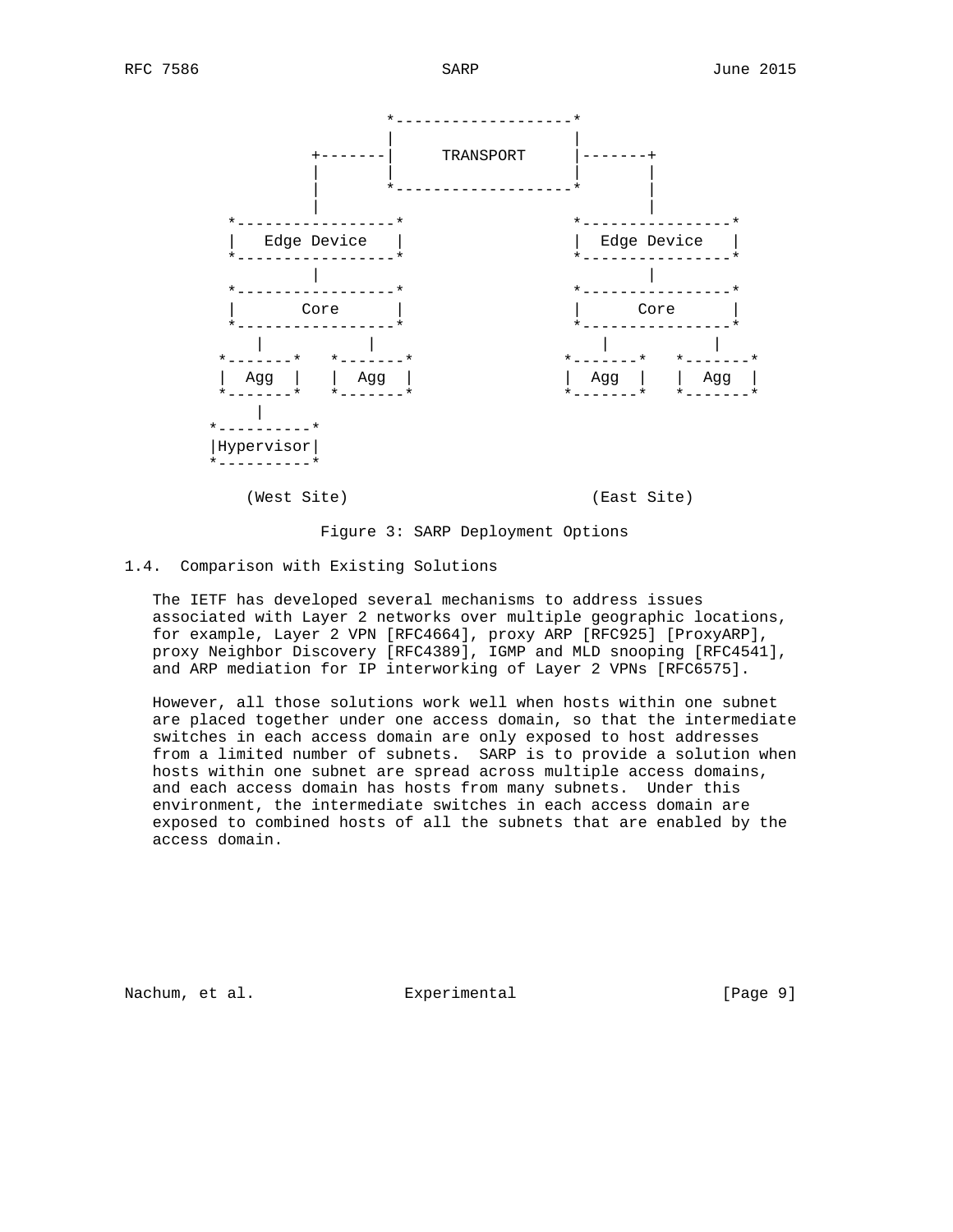- 2. Terms and Abbreviations Used in This Document
	- ARP: Address Resolution Protocol [ARP]
	- FDB: Filtering Database, which is used for Layer 2 switches [802.1Q]. Layer 2 switches flood data frames when the Destination Address (DA) is not in the FDB, whereas routers drop data frames when the DA is not in the Forwarding Information Base (FIB). That is why the FDB is used for Layer 2 switches.
	- FIB: Forwarding Information Base
	- Hypervisor: a software layer that creates and runs virtual machines on a server
	- IP-D: IP address of the destination virtual machine
	- IP-S: IP address of the source virtual machine
	- MAC-D: MAC address of the destination virtual machine
	- MAC-E: MAC address of the East Proxy SARP Device
	- MAC-S: MAC address of the source virtual machine
	- NA: IPv6 ND's Neighbor Advertisement
	- ND: IPv6 Neighbor Discovery Protocol [ND]. In this document, ND also refers to Neighbor Solicitation, Neighbor Advertisement, and Unsolicited Neighbor Advertisement messages defined by RFC 4861.
	- NS: IPv6 ND's Neighbor Solicitation
	- SARP Proxy: The components that participate in SARP
	- UNA: IPv6 ND's Unsolicited Neighbor Advertisement [ND]
	- VM: Virtual Machine

Nachum, et al. Experimental [Page 10]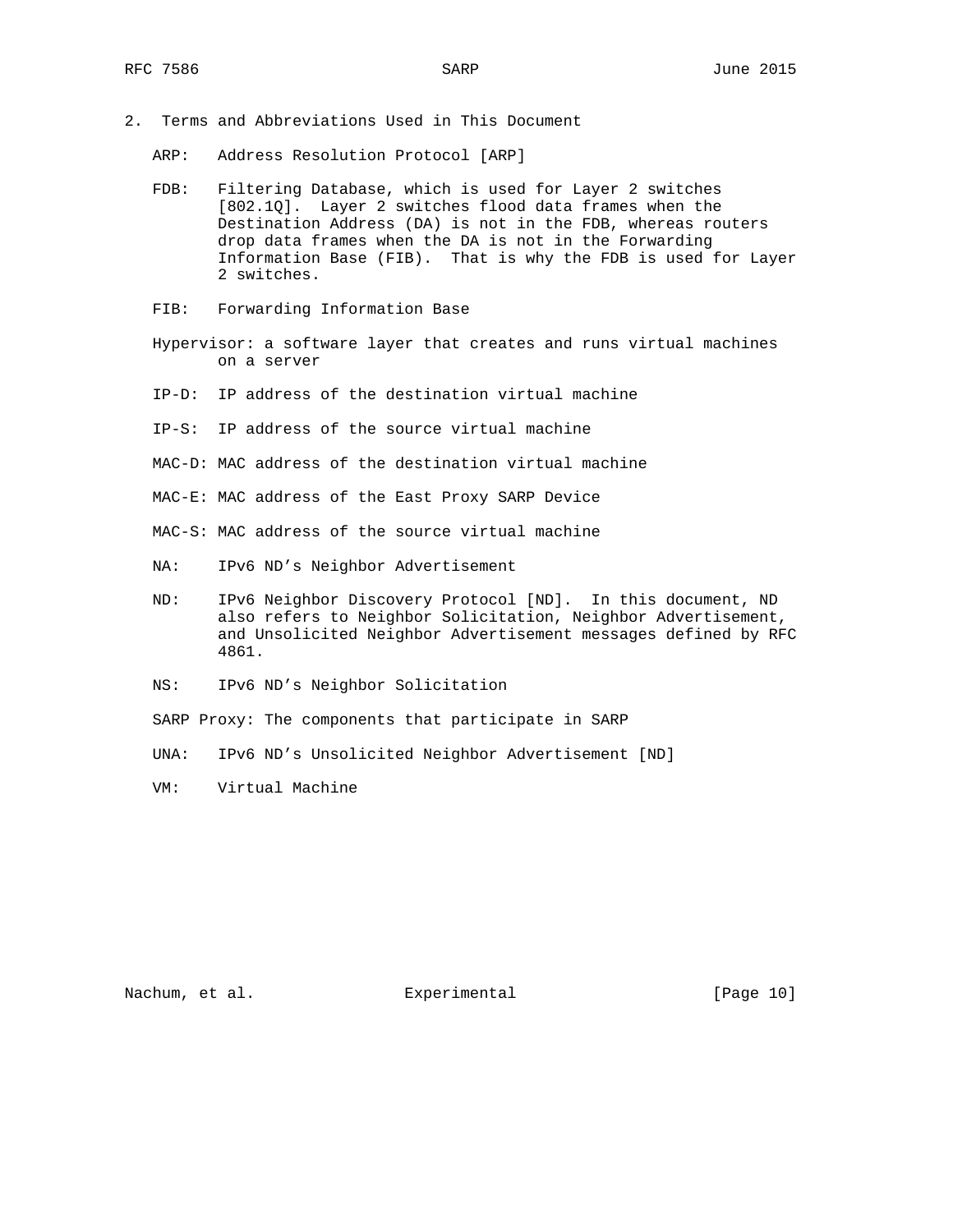- 3. SARP: Theory of Operation
- 3.1. Control Plane: ARP/ND

 This section describes the ARP/ND procedure scenarios. The first scenario addresses a case where both the source and destination VMs reside in the same access segment. In the second scenario, the source VM is in the local access segment and the destination VM is located at the remote access segment.

 In all scenarios, the VMs (source and destination) share the same L2 broadcast domain.

3.1.1. ARP/NS Request for a Local VM

 When source and destination VMs are located at the same access segment (Figure 4), the address resolution process is as described in [ARP] and [ND]; host A sends an ARP request or an IPv6 Neighbor Solicitation (NS) to learn the IP-to-MAC mapping of host B, and it receives a reply from host B with the IP-D to MAC-D mapping.

| host A    |            | SARP     |                         |
|-----------|------------|----------|-------------------------|
| $IP-S$    |            | proxy    | $  \leq == > \$ interc. |
| $MAC-S$   | /network / |          | /network /              |
| +-------+ | $+->$      | -------+ |                         |
|           |            |          |                         |
|           |            |          |                         |
| host B    | $<-+$      |          |                         |
| $IP-D$    |            |          |                         |
| $MAC-D$   |            |          |                         |
|           |            |          |                         |
|           |            |          |                         |

<--------------West Site------------>

Figure 4: SARP: Two Hosts in the Same Access Segment

Nachum, et al. experimental [Page 11]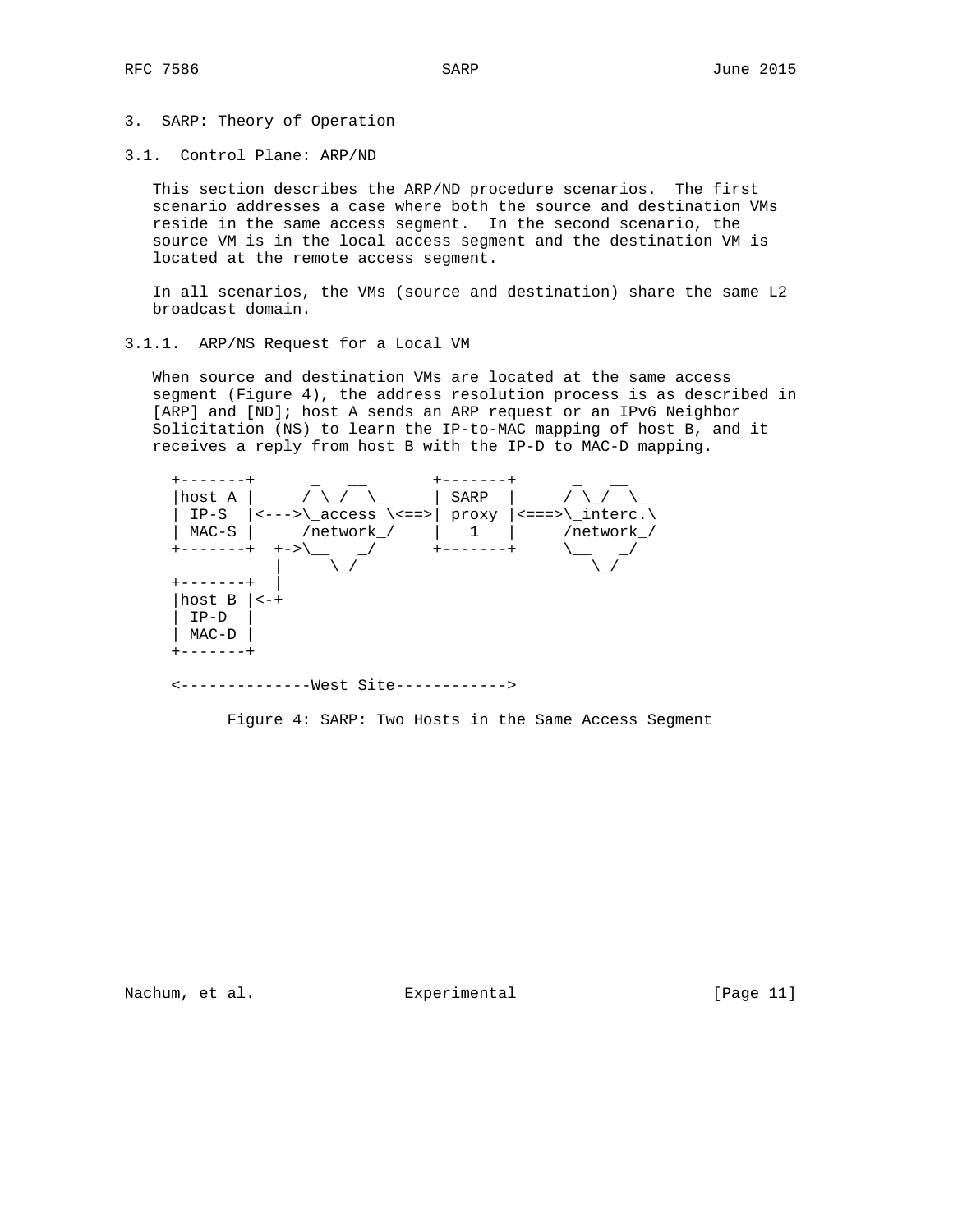## 3.1.2. ARP/NS Request for a Remote VM

 When the source and destination VMs are located at different access segments, the address resolution process is as follows.

|  | --------          |  |                                                         |  |  | -------                                         |  |           |  |
|--|-------------------|--|---------------------------------------------------------|--|--|-------------------------------------------------|--|-----------|--|
|  | host A            |  | SARP                                                    |  |  | SARP                                            |  | host B    |  |
|  | IP-S              |  | $\left  \right $ <===>   proxy $1 \left  \right $ <=> \ |  |  | $\langle \texttt{<=} $ proxy 2 $  \texttt{<=} $ |  | $IP-D$    |  |
|  | MAC-S             |  | MAC-W                                                   |  |  | MAC-E                                           |  | MAC-D     |  |
|  | $+ - - - - - - +$ |  | $+ - - - - - - +$                                       |  |  | +-------+                                       |  | +-------+ |  |
|  |                   |  |                                                         |  |  |                                                 |  |           |  |
|  |                   |  | $\leftarrow$ ------West Site------>                     |  |  | <------East Site------>                         |  |           |  |

Figure 5: SARP: Two Hosts That Reside in Different Segments

 In the example illustrated in Figure 5, the source VM is located at the west access segment and the destination VM is located at the east access segment.

 When host A sends an ARP/NS request to find out the IP-to-MAC mapping of host B:

- 1. If SARP proxy 1 does not have IP-D in its ARP cache, the ARP/NS request is propagated to all access segments that might have VMs in the same virtual network as the originating VM, including the east access segment.
- 2. As SARP proxy 1 forwards the ARP/NS message, it replaces the source MAC address, MAC-S, with its own MAC address, MAC-W. Thus, all switches that reside in the interconnecting segment are not exposed to MAC-S.
- 3. The ARP/NS request reaches SARP proxy 2.
- 4. If SARP proxy 2 does not have IP-D in its ARP cache, the ARP/NS request is forwarded to the east access network. Host B responds with an ARP reply (IPv4) or a Neighbor Advertisement (IPv6) to the request with MAC-D.
- 5. When the response message reaches SARP proxy 2, it replaces MAC-D with MAC-E; thus, the response reaches SARP proxy 1 with MAC-E.
- 6. As SARP proxy 1 forwards the response to host A, it replaces the destination address from MAC-W to MAC-S.

Nachum, et al. experimental [Page 12]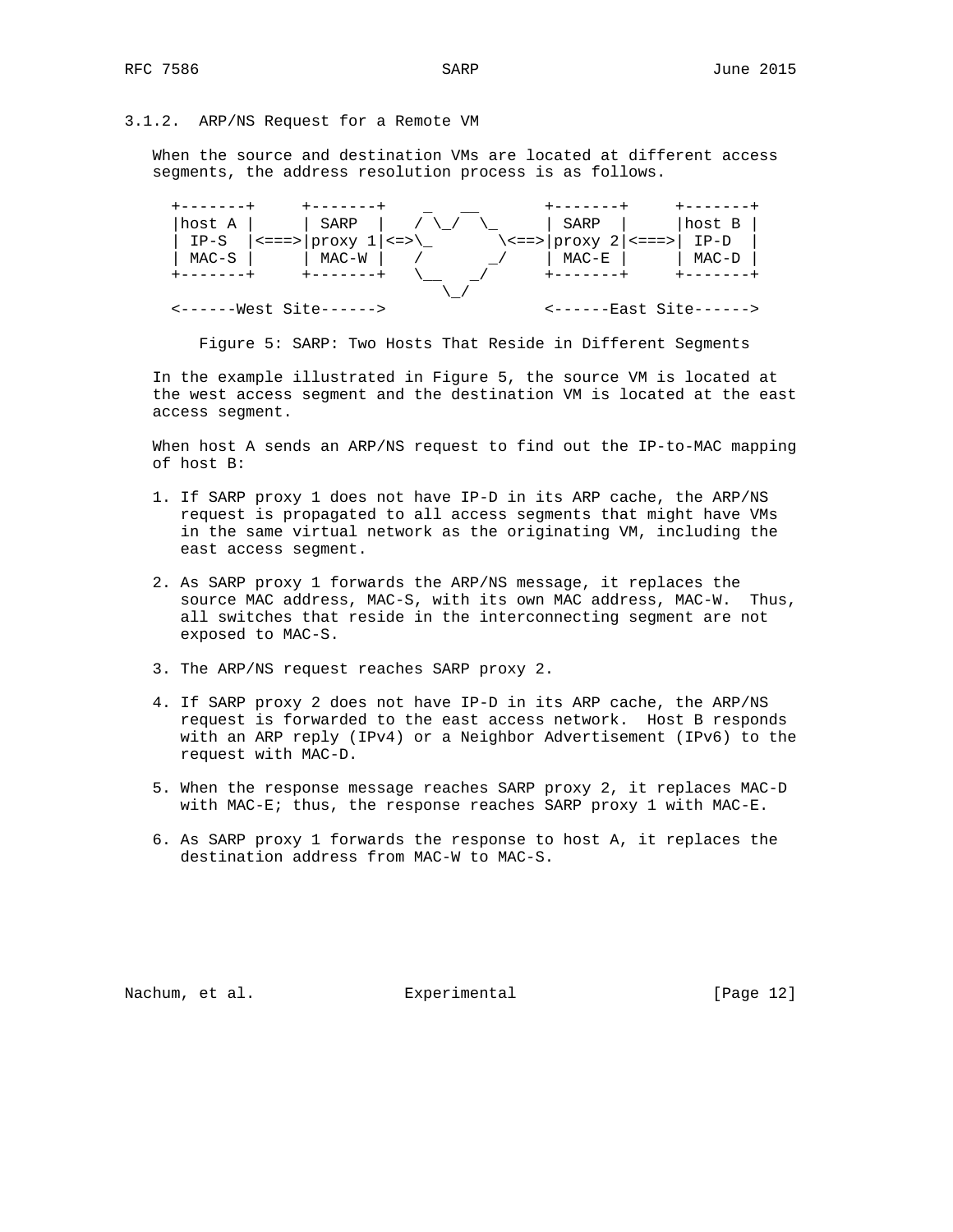SARP Proxy ARP/ND Cache

 SARP proxies maintain a cache of the IP-to-MAC mapping. This cache is based on ARP/ND messages that are sent by hosts and traverse the SARP proxies.

 In steps 1 and 4 above, if the SARP proxy has IP-D in its ARP cache, it responds with MAC-E, without forwarding the ARP/NS request.

 This caching approach significantly reduces the volume of the ARP/ND transmission over the network and reduces the round-trip time of ARP/ND requests.

 When the west SARP proxy caches the IP-to-MAC mapping entries for remote VMs, the expiration timers should be set to relatively low values to prevent stale entries due to remote VMs being moved or deleted. In environments where VMs move more frequently, it is not recommended for SARP proxies to cache the IP-to-MAC mapping entries of remote VMs.

3.1.3. Gratuitous ARP and Unsolicited Neighbor Advertisement (UNA)

 Hosts (or VMs) send out Gratuitous ARP (IPv4) [TcpIp] and Unsolicited Neighbor Advertisement (UNA) (IPv6) messages to allow other nodes to refresh IP-to-MAC entries in their caches.

 The local SARP proxy processes the Gratuitous ARP or UNA message in the same way as the ARP reply or IPv6 NA, i.e., replaces the MAC addresses in the same manner.

- 3.2. Data Plane: Packet Transmission
- 3.2.1. Local Packet Transmission

 When a VM transmits packets to a destination VM that is located at the same site (Figure 4), the data plane is unaffected by SARP; packets are sent from (IP-S, MAC-S) to (IP-D, MAC-D).

3.2.2. Packet Transmission between Sites

 Packets that are sent between sites (Figure 5) traverse the SARP proxy of both sites.

 A packet sent from host A to host B undergoes the following procedure:

 1. Host A sends a packet to IP-D, and based on its ARP table, it uses the MAC addresses {MAC-E, MAC-S}.

Nachum, et al. experimental [Page 13]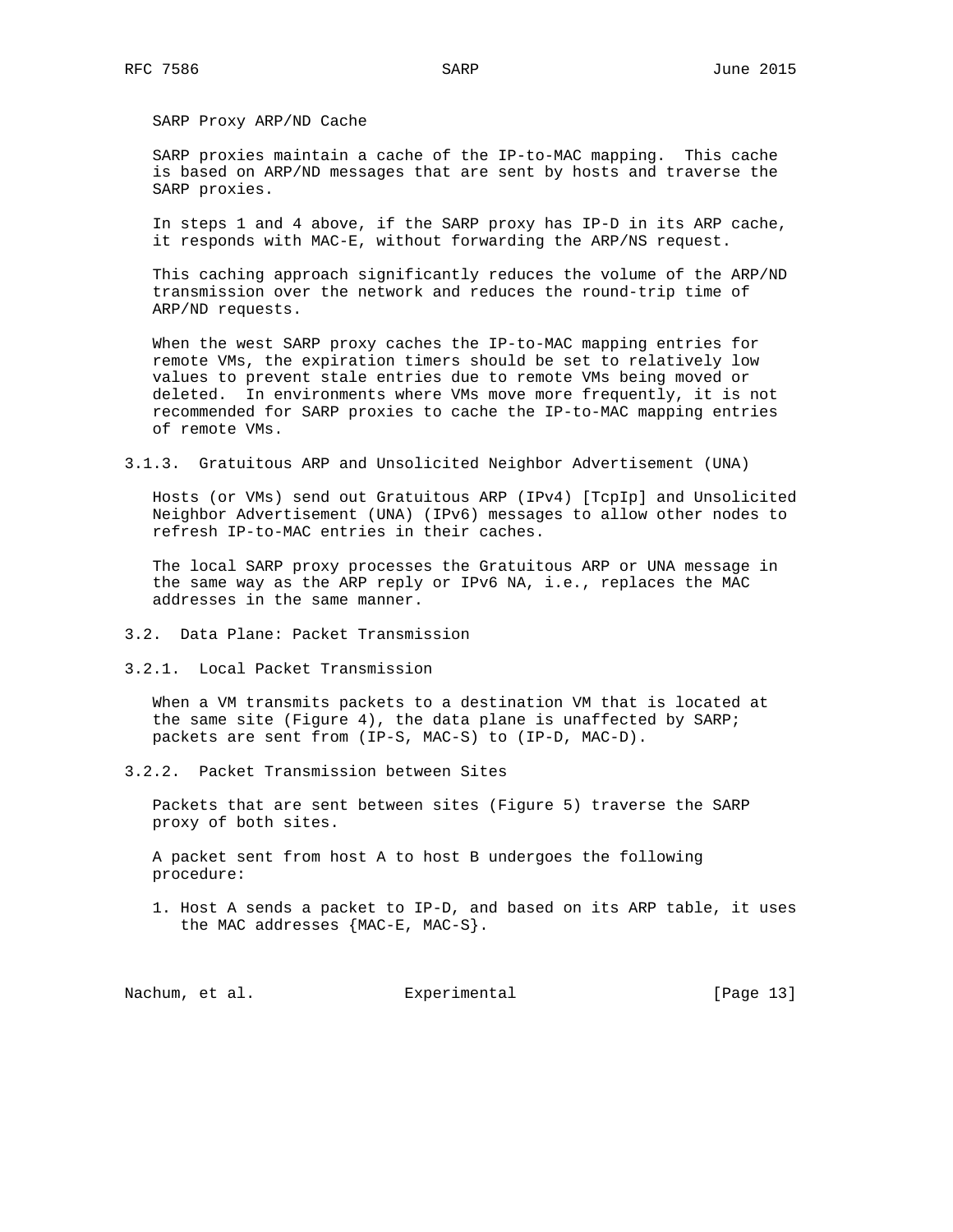- 2. SARP proxy 1 receives the packet and replaces the source MAC address, such that the packet includes  ${MAC-E}$ ,  $MAC-W$ .
- 3. SARP proxy 2 receives the packet and replaces the destination MAC address, and the packet is sent to host B with {MAC-D, MAC-W}.

 SARP proxy 1 replaces the source MAC address with its own, since switches in the interconnecting segment are only familiar with SARP proxy MAC addresses and are not familiar with host addresses.

 Note: it is a common security practice in data center networks to use access lists, allowing each VM to communicate only with a list of authorized peer VMs. In most cases, such access control lists are based on IP addresses and, hence, are not affected by the MAC address replacement in SARP.

- 3.3. VM Migration
- 3.3.1. VM Local Migration

 When a VM migrates locally within its access segment, SARP does not require any special behavior. VM migration is resolved entirely by the Layer 2 mechanisms.

3.3.2. VM Migration from One Site to Another

 This section focuses on a scenario where a VM migrates from the west site to the east site while maintaining its MAC and IP addresses.

 VM migration might affect networking elements based on their respective locations:

- origin site (west site)
- destination site (east site)
- other sites





Nachum, et al. Experimental [Page 14]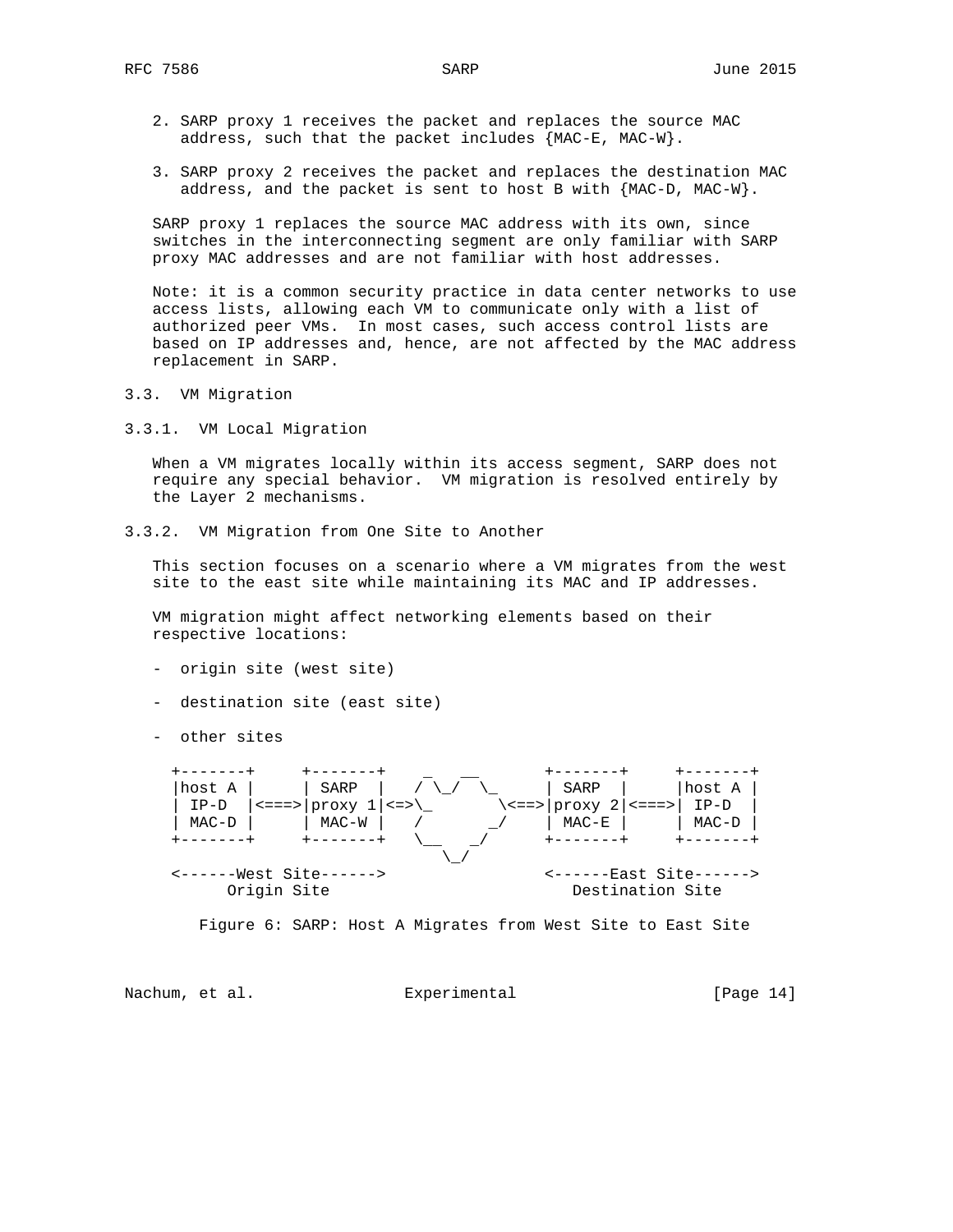Origin Site

 The origin site is the site where the VM resides before the migration (west site).

 Before the VM (IP=IP-D, MAC=MAC-D) is moved, all VMs at the west site that have an ARP entry of IP-D in their ARP table have the IP-D -> MAC-D mapping. VMs on other access segments have an ARP entry of IP-D -> MAC-W mapping where MAC-W is the MAC address of the SARP proxy on the west access segment.

 After the VM (IP-D) in the west site moves to the east site, if a Gratuitous ARP (IPv4) or an Unsolicited Neighbor Advertisement (IPv6) message is sent out by the destination hypervisor on behalf of the VM (IP-D), then the IP-to-MAC mapping cache of the VMs in all access segments is updated by IP-D -> MAC-E, where MAC-E is the MAC address of the SARP proxy on the east site. If no Gratuitous ARP or UNA message is sent out by the destination hypervisor, the IP-to-MAC cache on the VMs in the west site (and other sites) is eventually aged out.

 Until the IP-to-MAC mapping cache tables are updated, the source VMs from the west site continue sending packets locally to MAC-D, and switches at the west site are still configured with the old location of MAC-D. This transient condition can be resolved by having the VM manager send out a fake Gratuitous ARP or UNA message on behalf of the destination Hypervisor. Another alternative is to have a shorter aging timer configured for the IP-to-MAC cache table.

Destination Site

 The destination site is the site to which the VM migrated, i.e., the east site in Figure 6.

 Before any Gratuitous ARP or UNA messages are sent out by the destination hypervisor, all VMs at the east site (and all other sites) might have an IP-D -> MAC-W mapping in their IP-to-MAC mapping cache. The IP-to-MAC mapping cache is updated by aging or by a Gratuitous ARP or UNA message sent by the destination hypervisor. Until the IP-to-MAC mapping caches are updated, VMs from the east site continue to send packets to MAC-W. This can be resolved by having the VM manager send out a fake Gratuitous ARP or UNA message immediately after the VM migration or by redirecting the packets from the SARP proxy of the east site back to the migrated VM by updating the destination MAC of the packets to MAC-D.

Nachum, et al. Subsection Experimental Experimental [Page 15]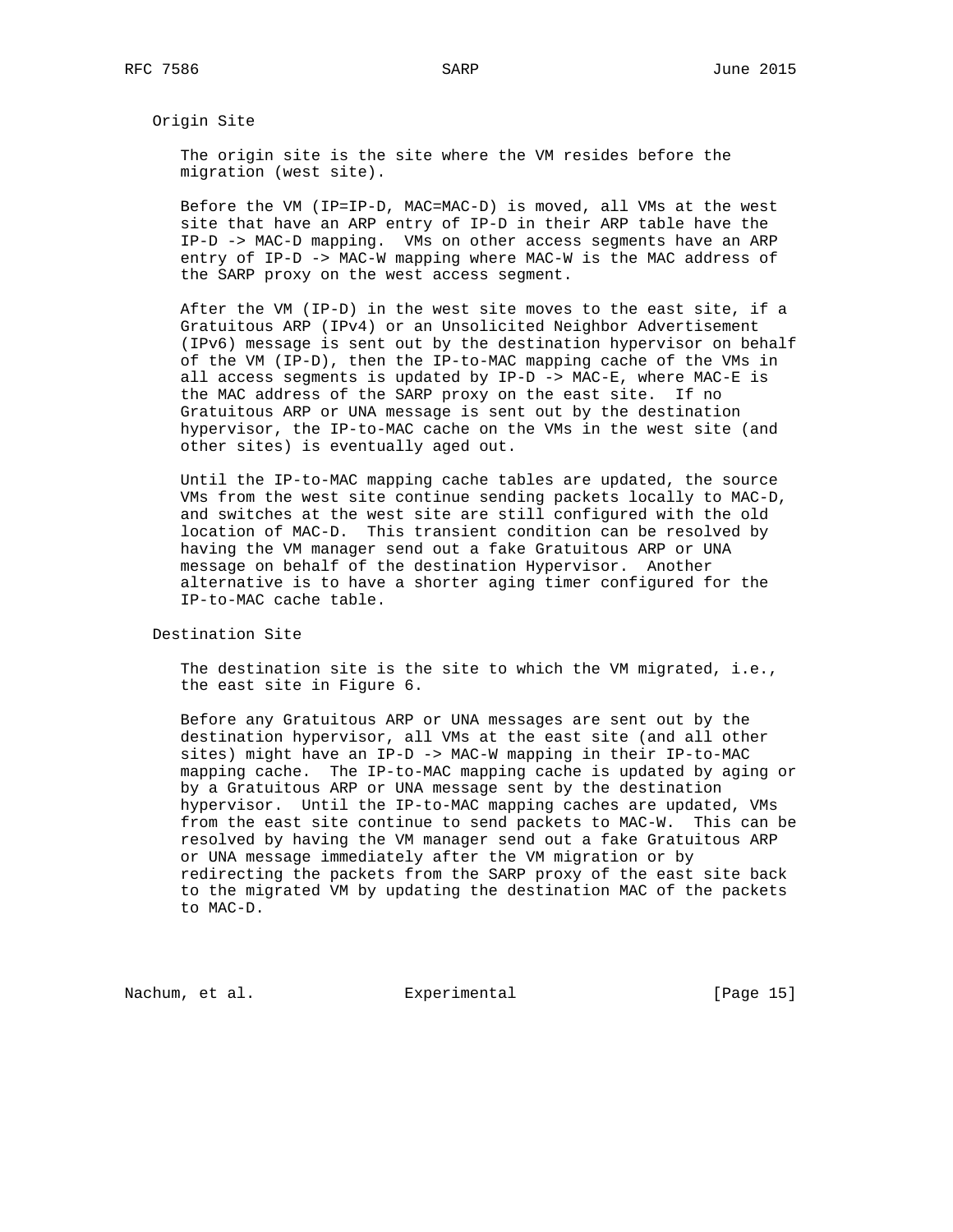Other Sites

 All VMs at the other sites that have an ARP entry of IP-D in their ARP table have the IP-D -> MAC-W mapping. The ARP mapping is updated by aging or by a Gratuitous ARP message sent by the destination hypervisor of the migrated VM and modified by the SARP proxy of the east site to an IP-D -> MAC-E mapping. Until ARP tables are updated, VMs from other sites continue sending packets to MAC-W.

3.3.2.1. Impact on IP-to-MAC Mapping Cache Table of Migrated VMs

 When a VM (IP-D) is moved from one site to another, its IP-to-MAC mapping entries for VMs located at other sites (i.e., neither the east site nor the west site) are still valid, even though most guest OSs (or VMs) will refresh their IP-to-MAC cache after migration.

 The migrated VM's IP-to-MAC mapping entries for VMs located at the east site, if not refreshed after migration, can be kept with no change until the ARP aging time, as these entries are mapped to MAC- E. All traffic originated from the migrated VM in its new location to VMs located at the east site traverses the SARP proxy of the east site. That SARP proxy can redirect the traffic back to the corresponding destinations on the east site. Furthermore, an ARP/UNA message sent by the SARP proxy of the east site or by the VMs on the east site can refresh the corresponding entries in the migrated VM's IP-to-MAC cache.

 The migrated VM's ARP entries for VMs located at the west site remain unchanged until either the ARP entries age out or new data frames are received from the remote sites. Since all MAC addresses of the VMs located at the west site are unknown at the east site, all unknown traffic from the VM is intercepted by the SARP proxy of the east site and forwarded to the SARP proxy of the west site (during the transient period before the ARP entries age out). This transient behavior is avoided if the SARP proxy has the destination IP address in its ARP cache, and, upon receiving a packet with an unknown destination MAC address, it could send a Gratuitous ARP or UNA message to the migrated VM.

 Note that overlay networks providing Layer 2 network virtualization services configure their edge-device MAC aging timers to be greater than the ARP request interval.

Nachum, et al. Subsection Experimental Contract (Page 16)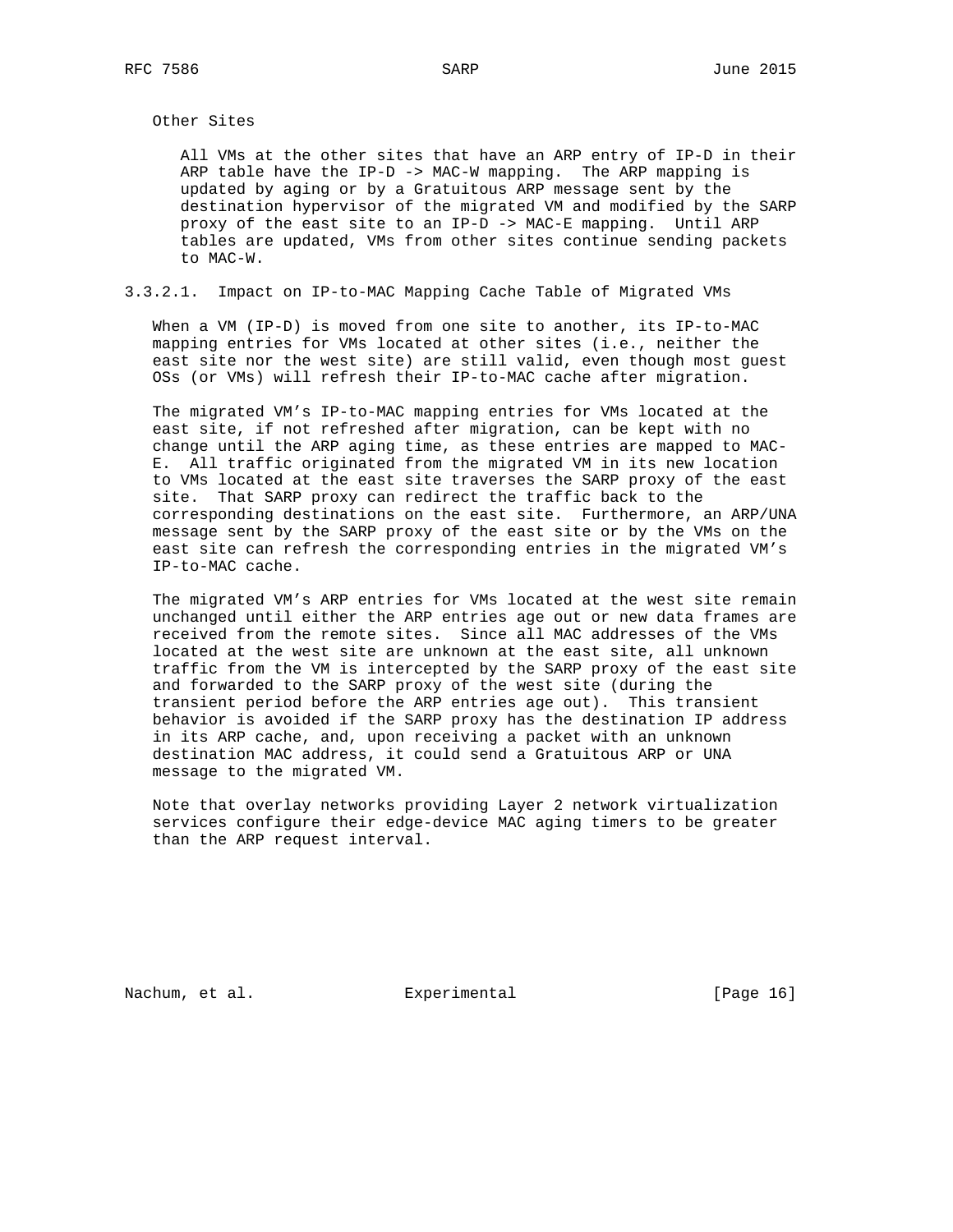# 3.4. Multicast and Broadcast

 Multicast and broadcast traffic is forwarded by SARP proxies as follows:

- o SARP proxies modify the source MAC address of multicast and broadcast packets as described in Section 3.2.
- o SARP proxies do not modify the destination MAC address of multicast and broadcast packets.

# 3.5. Non-IP Packet

 The L2/L3 boundary routers in the current document are capable of forwarding non-IP IEEE 802.1 Ethernet frames (Layer 2) without changing the MAC headers. When subnets span across multiple ports of those routers, they are still under the category of a single link, or a multi-access link model recommended by [RFC4903]. They differ from the "multi-link" subnets described in [MultLinkSub] and [RFC4903], which refer to a different physical media with the same prefix connected to a router, where the Layer 2 frames cannot be natively forwarded without changing the headers.

3.6. High Availability and Load Balancing

 The SARP proxy is located at the boundary where the local Layer 2 infrastructure connects to the interconnecting network. All traffic from the local site to the remote sites traverses the SARP proxy. The SARP proxy is subject to high-availability and bandwidth requirements.

 The SARP architecture supports multiple SARP proxies connecting a single site to the transport network. In the SARP architecture, all proxies can be active and can back up one another. The SARP architecture is robust and allows network administrators to allocate proxies according to bandwidth and high-availability requirements.

 Traffic is segregated between SARP proxies by using VLANs. An SARP proxy is the Master SARP proxy of a set of VLANs and the Backup SARP proxy of another set of VLANs.

 For example, assume the SARP proxies of the west site are SARP proxy 1 and SARP proxy 2. The west site supports VLAN 1 and VLAN 2, while SARP proxy 1 is the Master SARP proxy of VLAN 1 and the Backup SARP proxy of VLAN 2, and SARP proxy 2 is the Master SARP proxy of VLAN 2 and the Backup SARP proxy of VLAN 1. Both proxies are members of VLAN 1 and VLAN 2.

Nachum, et al. **Experimental** [Page 17]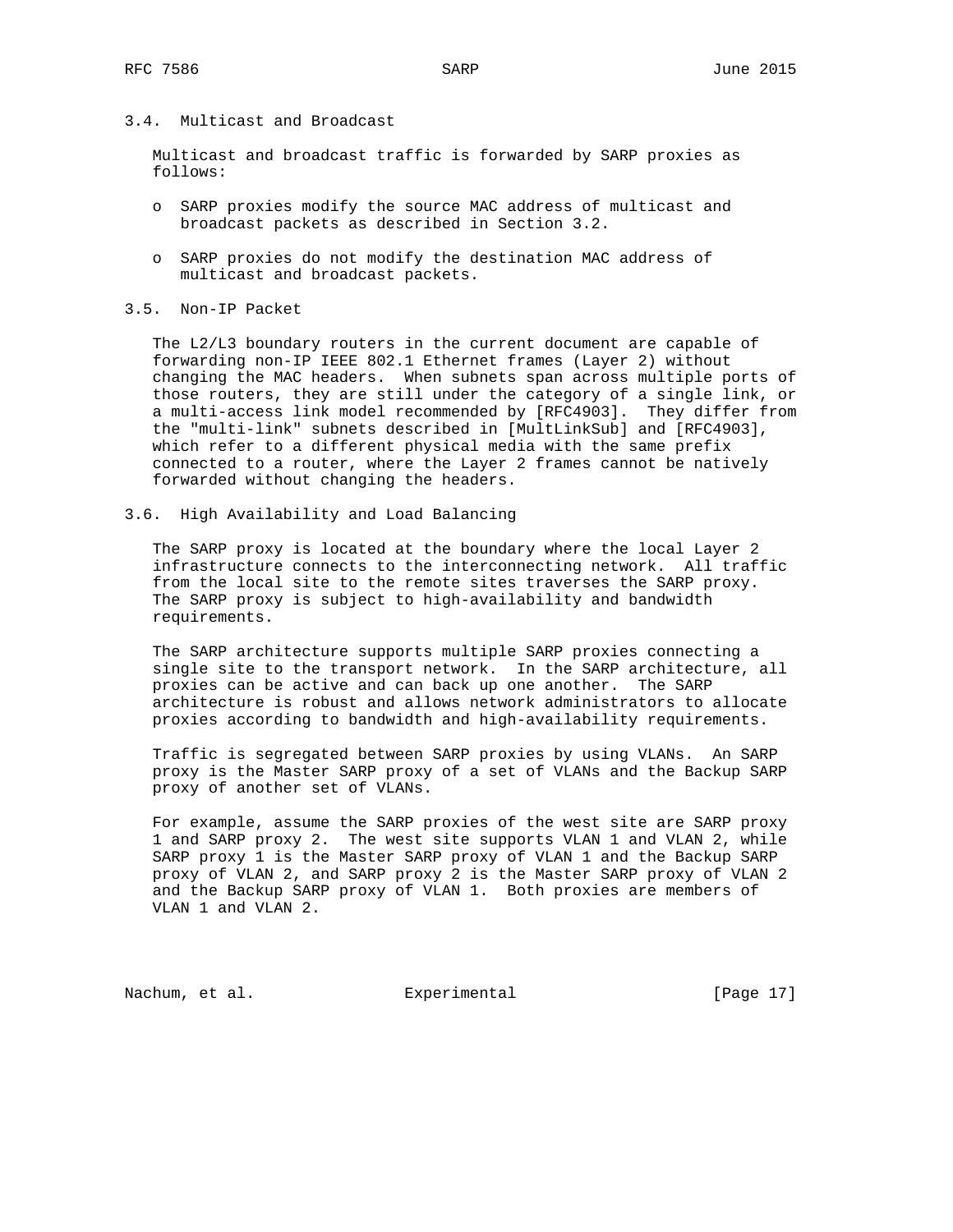The Master SARP proxy updates its Backup SARP proxy with all the ARP reply messages. The Backup SARP proxy maintains a backup database to all the VLANs that it is the Backup SARP proxy of.

 The Master and the Backup SARP proxies maintain a keepalive mechanism. In case of a failure, the Backup SARP proxy becomes the Master SARP proxy. The failure decision is per VLAN. When the Master and the Backup SARP proxies switch over, the Backup SARP proxy can use the MAC address of the Master SARP proxy. The Backup SARP proxy sends locally a Gratuitous ARP message with the MAC address of the Master SARP proxy to update the forwarding tables on the local switches. The Backup SARP proxy also updates the remote SARP proxies on the change.

3.7. SARP Interaction with Overlay Networks

 SARP can be used over overlay networks, providing L2 network virtualization (such as IP, Virtual Private LAN Service (VPLS), Transparent Interconnection of Lots of Links (TRILL), Overlay Transport Virtualization (OTV), Network Virtualization using GRE (NVGRE), and Virtual eXtensible Local Area Network (VXLAN)). The mapping of SARP to overlay networks is straightforward; the VM does the mapping of the destination IP to the SARP proxy MAC address. The mapping of the proxy MAC to its correct tunnel is done by the overlay networks.

 SARP significantly scales down the complexity of the overlay networks and transport networks by reducing the mapping tables to the number of SARP proxies.

4. Security Considerations

 SARP proxies are located at the boundaries of access networks, where the local Layer 2 infrastructure connects to its Layer 2 cloud. SARP proxies interoperate with overlay network protocols that extend the Layer 2 subnet across data centers or between different systems within a data center.

 SARP does not expose the network to security threats beyond those that exist whether or not SARP is present.

 SARP proxies may be exposed to denial-of-service (DoS) attacks by means of ARP/ND message flooding. Thus, SARP proxies must have sufficient resources to support the SARP control plane without making the network more vulnerable to DoS than it was without SARP proxies.

Nachum, et al. Subsection Experimental Contract (Page 18)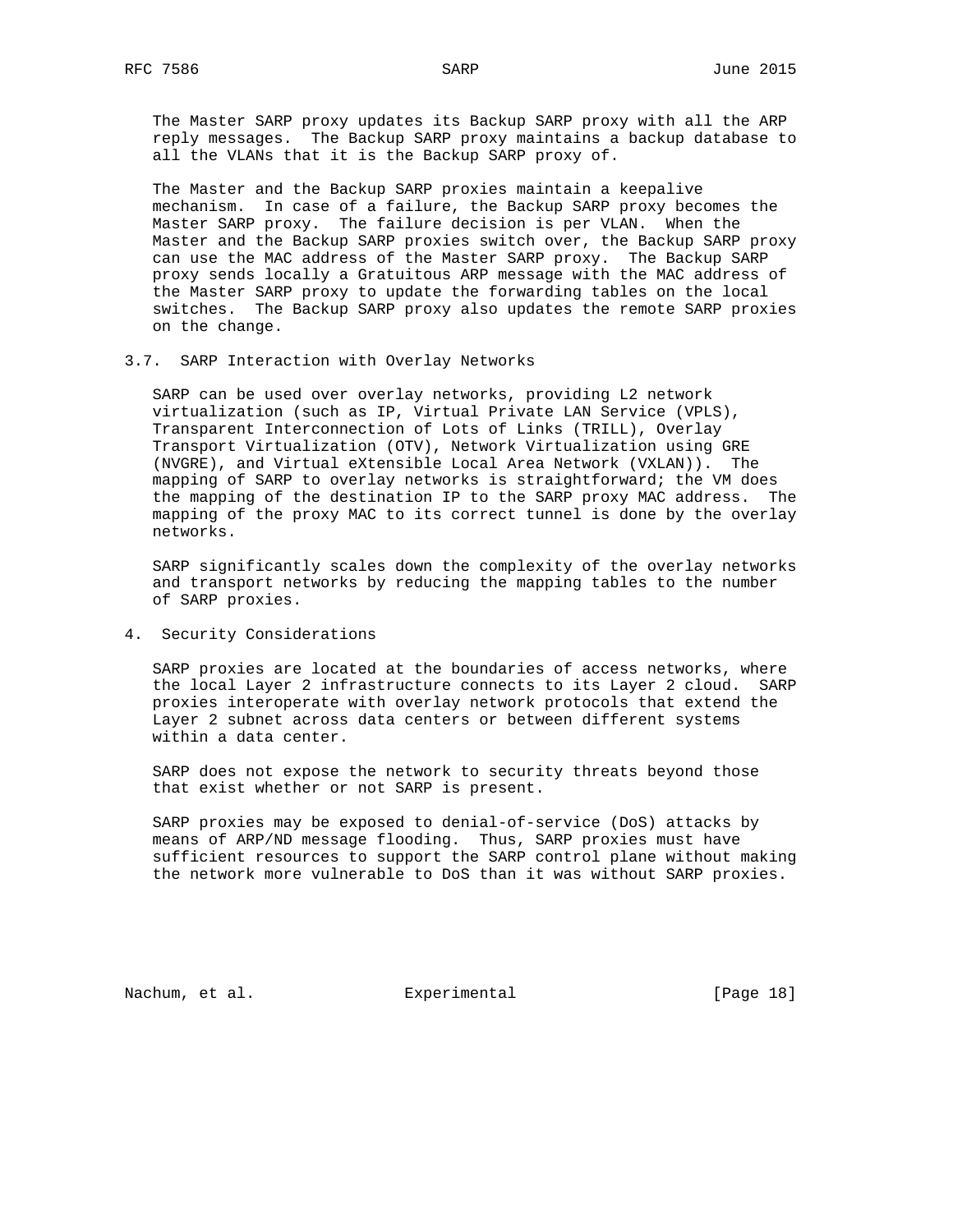SARP adds security to the data plane in terms of network reconnaissance, by hiding all the local Layer 2 MAC addresses from potential attackers located at the interconnecting network and significantly limiting the number of addresses exposed to an attacker at a remote site.

- 5. References
- 5.1. Normative References
	- [ARP] Plummer, D., "Ethernet Address Resolution Protocol: Or Converting Network Protocol Addresses to 48.bit Ethernet Address for Transmission on Ethernet Hardware", STD 37, RFC 826, DOI 10.17487/RFC0826, November 1982, <http://www.rfc-editor.org/info/rfc826>.
	- [ND] Narten, T., Nordmark, E., Simpson, W., and H. Soliman, "Neighbor Discovery for IP version 6 (IPv6)", RFC 4861, DOI 10.17487/RFC4861, September 2007, <http://www.rfc-editor.org/info/rfc4861>.
	- [ProxyARP] Carl-Mitchell, S. and J. Quarterman, "Using ARP to implement transparent subnet gateways", RFC 1027, DOI 10.17487/RFC1027, October 1987, <http://www.rfc-editor.org/info/rfc1027>.
	- [RFC925] Postel, J., "Multi-LAN address resolution", RFC 925, DOI 10.17487/RFC0925, October 1984, <http://www.rfc-editor.org/info/rfc925>.
	- [RFC4389] Thaler, D., Talwar, M., and C. Patel, "Neighbor Discovery Proxies (ND Proxy)", RFC 4389, DOI 10.17487/RFC4389, April 2006, <http://www.rfc-editor.org/info/rfc4389>.
	- [RFC4541] Christensen, M., Kimball, K., and F. Solensky, "Considerations for Internet Group Management Protocol (IGMP) and Multicast Listener Discovery (MLD) Snooping Switches", RFC 4541, DOI 10.17487/RFC4541, May 2006, <http://www.rfc-editor.org/info/rfc4541>.
	- [RFC4664] Andersson, L., Ed., and E. Rosen, Ed., "Framework for Layer 2 Virtual Private Networks (L2VPNs)", RFC 4664, DOI 10.17487/RFC4664, September 2006, <http://www.rfc-editor.org/info/rfc4664>.

Nachum, et al. Subsection Experimental Experimental [Page 19]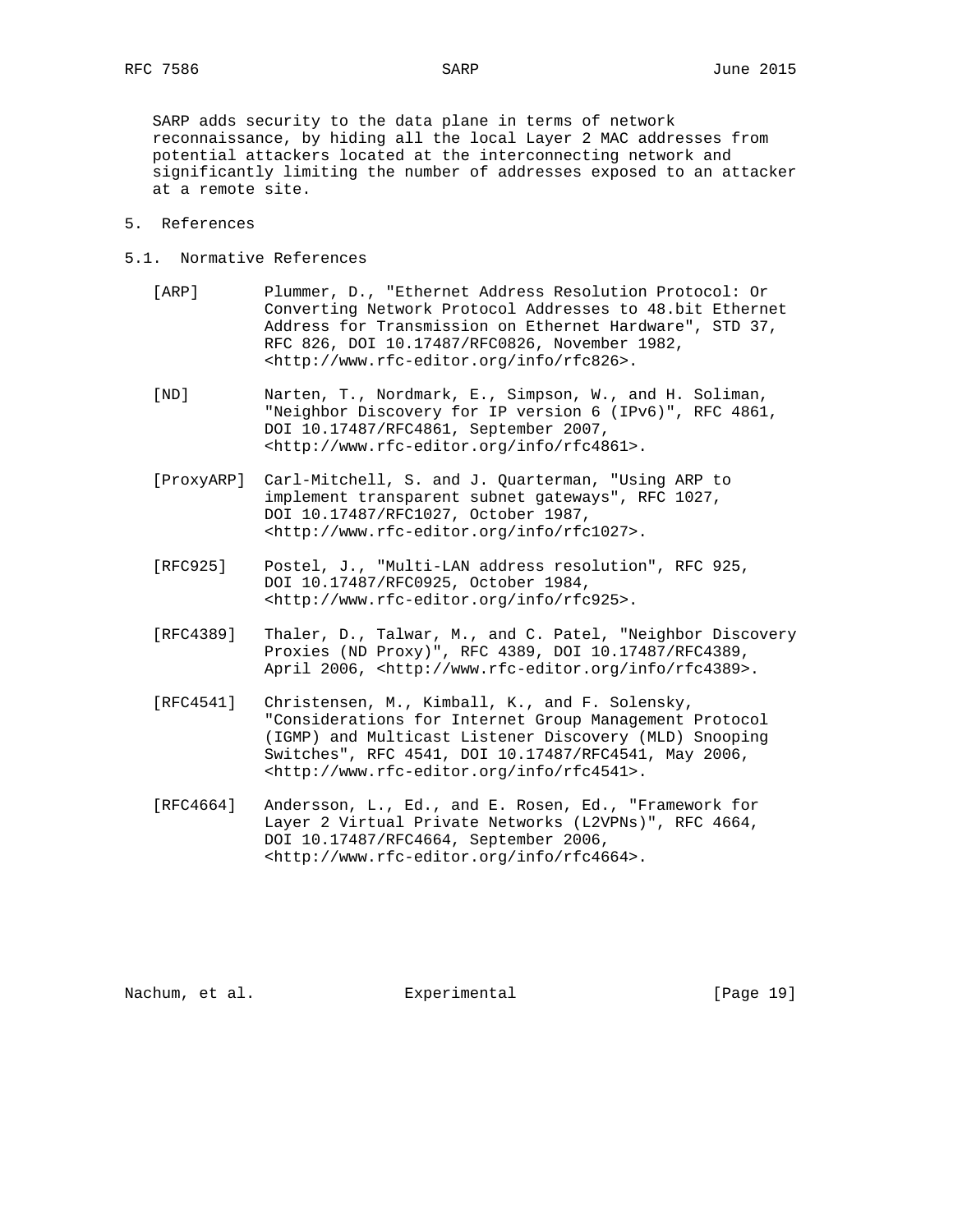[RFC6575] Shah, H., Ed., Rosen, E., Ed., Heron, G., Ed., and V. Kompella, Ed., "Address Resolution Protocol (ARP) Mediation for IP Interworking of Layer 2 VPNs", RFC 6575, DOI 10.17487/RFC6575, June 2012, <http://www.rfc-editor.org/info/rfc6575>.

5.2. Informative References

- [802.1Q] IEEE, "IEEE Standard for Local and metropolitan area networks -- Bridges and Bridged Networks", IEEE Std 802.1Q.
- [ARMDStats] Karir, M., and J. Rees, "Address Resolution Statistics", Work in Progress, draft-karir-armd-statistics-01, July 2011.
- [MultLinkSub]
	- Thaler, D., and C. Huitema, "Multi-link Subnet Support in IPv6", Work in Progress, draft-ietf-ipv6-multi-link-subnets-00, June 2002.
- [RFC4903] Thaler, D., "Multi-Link Subnet Issues", RFC 4903, DOI 10.17487/RFC4903, June 2007, <http://www.rfc-editor.org/info/rfc4903>.
- [RFC6820] Narten, T., Karir, M., and I. Foo, "Address Resolution Problems in Large Data Center Networks", RFC 6820, DOI 10.17487/RFC6820, January 2013, <http://www.rfc-editor.org/info/rfc6820>.
- [RFC7342] Dunbar, L., Kumari, W., and I. Gashinsky, "Practices for Scaling ARP and Neighbor Discovery (ND) in Large Data Centers", RFC 7342, DOI 10.17487/RFC7342, August 2014, <http://www.rfc-editor.org/info/rfc7342>.
- [RFC7364] Narten, T., Ed., Gray, E., Ed., Black, D., Fang, L., Kreeger, L., and M. Napierala, "Problem Statement: Overlays for Network Virtualization", RFC 7364, DOI 10.17487/RFC7364, October 2014, <http://www.rfc-editor.org/info/rfc7364>.
- [TcpIp] Stevens, W., "TCP/IP Illustrated, Volume 1: The Protocols", Addison-Wesley, 1994.

Nachum, et al. **Experimental** [Page 20]